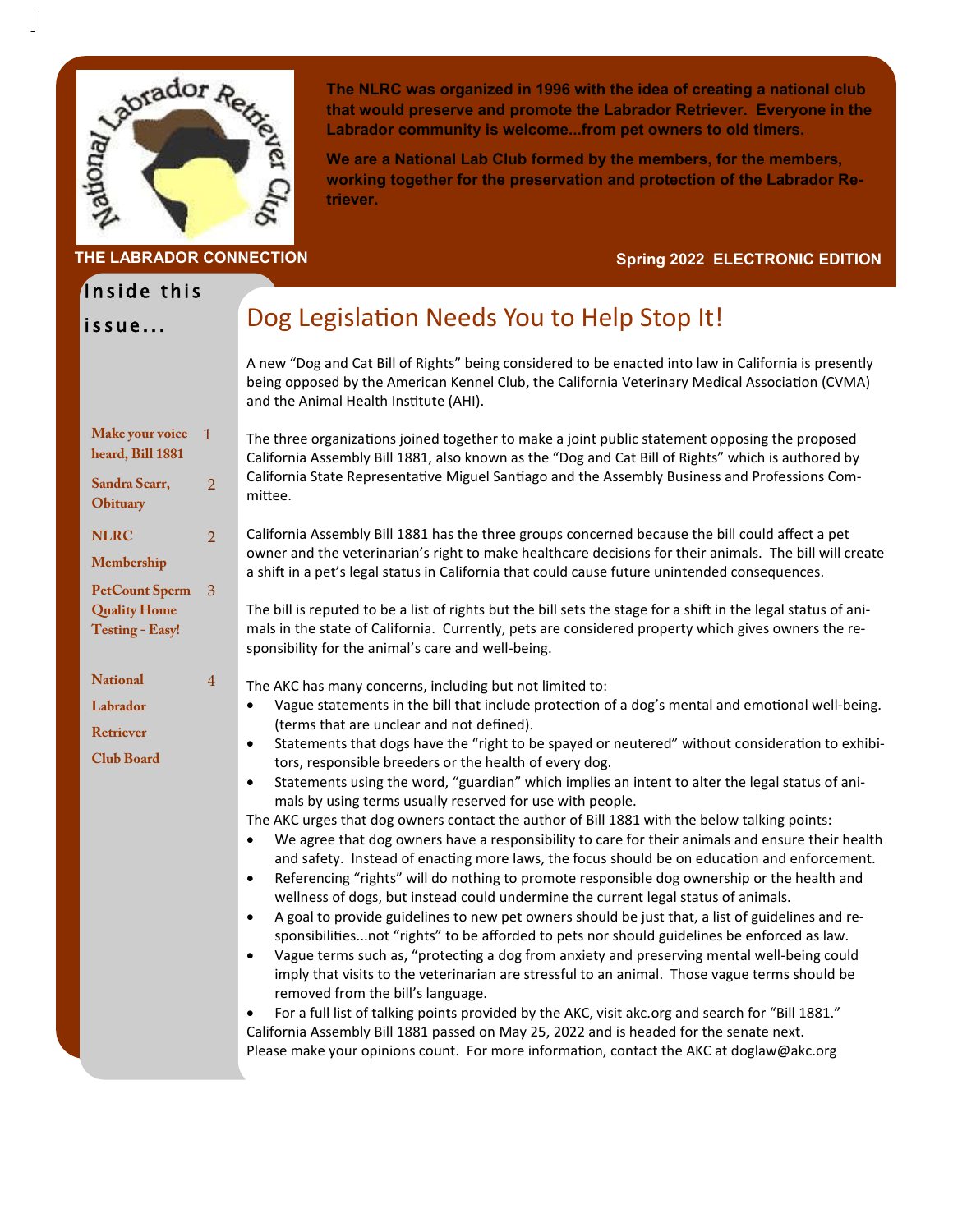### Page<sub>2</sub>

### **Hawaii looses Labrador Breeder, Sandra Scarr**

Sandra Scarr, born August 8, 1936 and who was an active member of the National Labrador Retriever Club, has passed away last October 8, 2021.

 Scarr, born in Washington, DC was the first female to be a full professor of professor of psychology at Yale University. Scarr was also a professor of psychology at the University of Minnesota, the University of Virginia and the University of Pennsylvania.

 Scarr was a pioneer in the study of intellectual development. Scarr's research in twin and adoption studies examining the heritability of intelligence and the impact of family environment on IQ included the Minnesota Transracial Adoption Study and the Minnesota Adolescent Adoption Study, both co-led with fellow researcher Richard Weinberg.

Scarr was named the 1993's recipient of the APS James McKeen Cattell Award. Scarr retired to Hawaii in 1997 where she bred Labrador Retrievers until her passing in 2021 on her coffee farm in Holualoa, located on the big island of Hawaii.

**Please feel free to forward our newsletter to interested family and friends** 

Membership in the National Labrador Retriever Club, Inc. is open to all Labrador enthusiasts; however, to join you must be in good standing with the American Kennel Club, Inc. and should consider the guidelines set forth in the NLRC Code of Ethics when engaged in any activities involving the breeding, exhibiting and selling of Labrador Retrievers.

Two types of annual individual memberships are offered:

| Full (voting member)           | \$30 |  |
|--------------------------------|------|--|
| Associate (non-voting)         | \$20 |  |
| Click the below links for NLRC |      |  |

Membership forms:

**NLRC Membership -- Open Enrollment**

NLRC Membership Application Form (that can be printed and mailed in with your membership fee )

Or to both apply and pay online

NLRC Membership Application

Are you listed in our NLRC Breeders Directory?

NLRC Members with full membership rights can apply to participate on the NLRC website Breeder Directory by completing the applicable section on the PDF membership application and submitting a \$10 fee.

Any questions? Contact our Interim Membership Chair: Sandra Underhill Sandy@LabsToLove.com

w Members We <u>ly Online Today</u>

*We Support Studies and Grants that benefit the Labrador Retriever*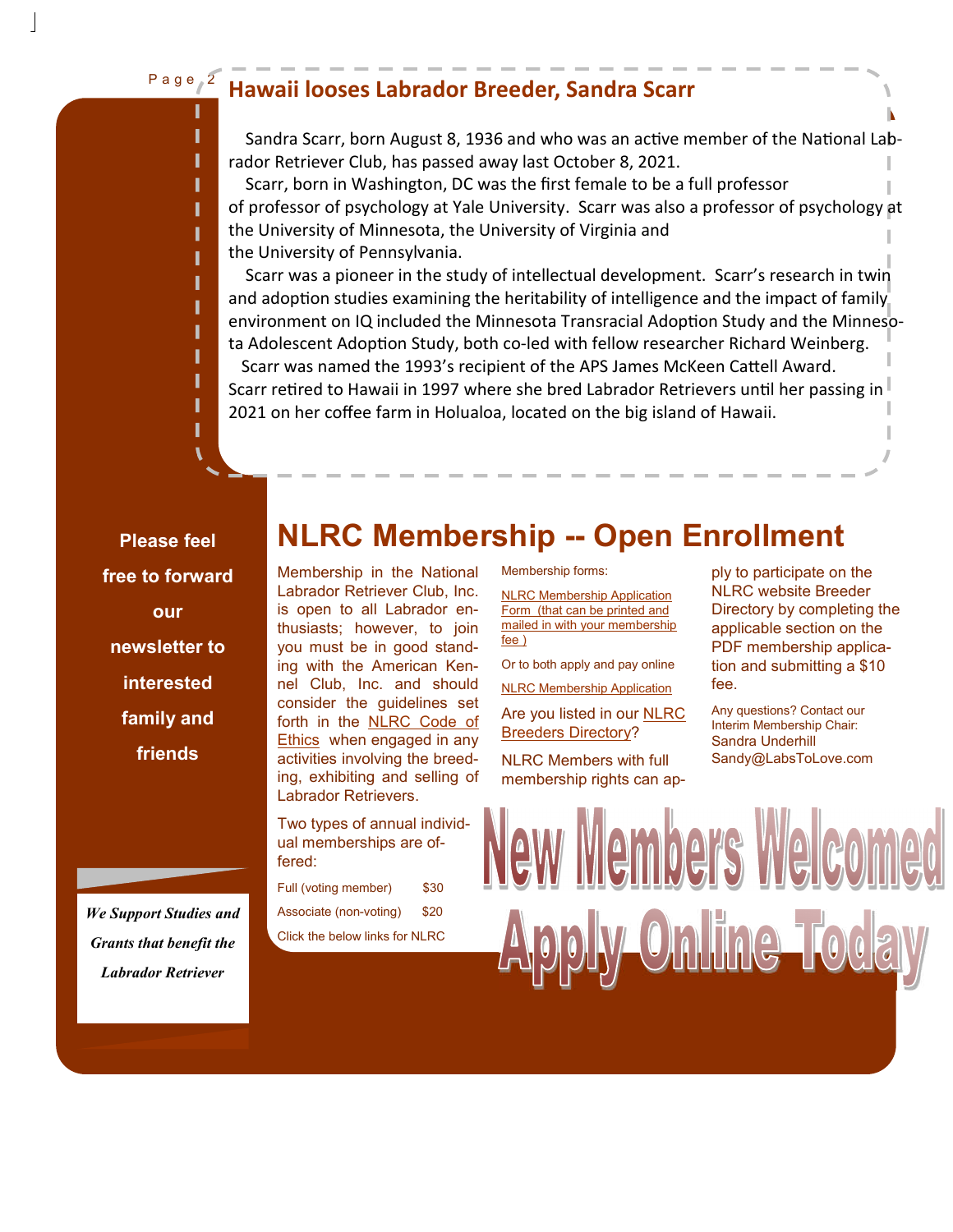#### Page 3

### **Checking Canine Sperm Counts—Do it at home kit available!**

There could be numerous reasons why you'd want to do a sperm analysis on your stud dog's semen and sometimes there could be just as many reasons why getting your stud dog to the reproductive veterinarian's office in a timely manner may not be possible.

Now there's an economical way to pre-screen your stud dog's sperm for motility easily at home in minutes.

PetCount Sperm Quality Test for Dogs measures the progressive motile sperm cells per milliliter (mL).

A comparative look at the PetCount Sperm Quality test for dogs was done. First, a veterinarian evaluated a | sperm sample from an 7-year-old dog, collected by the veterinarian without the use of a teaser. The dog provided 3.5ml of opalescent/thin ejaculate with 75% motility and a count of 335 million. The result is considered a low result.

Seven days later, the same dog was collected again for a comparative test using the PetCount Sperm Quality test. The sperm collected, also without a teaser, totaled 8ml of opalescent/thin ejaculate.

Following the instructions on the PetCount Sperm Quality Test for Dogs, the sperm sample containing only the first two fractions of the ejaculation was stirred 10x with the included syringe to get a homogeneous sample. With the test cassette on a horizontal surface, 0.5ml of the sperm collection was slowly added to well number 1. The slider on the test cassette was pushed forward to activate the device. The action window changed to indicate to the user that the next step was to wait 30 minutes.

After 30 minutes in a horizontal position, the slider was pulled back. The action window changed to a magnifying glass that prompts the user to check the result window, the result was a visible very light purple.

When the result window's color intensity is light purple, or LOW, the concentration of progressive motile sperm is determined to be less than 210million/ml. A result of LOW means that the progressive motile sperm count is below the normal level for fertile dogs.

The PetCount Sperm Quality Test for Dogs has two chambers in the test cassette. Sperm cells must be able to swim in a straight line so only PMSCs (Progressive Motile Sperm Counts) and morphologically "normal" sperm cells can successfully move from one chamber and into the second chamber of the test cassette.

Once in the second chamber of the test cassette, the PMSCs are stained with a dye that produces the color in the result window. The more PMSCs in the sample of the second chamber, the darker the purple color will be. The test cassette measures the number PMSCs per ml in the semen sample. This is called the concentration of PMSCs/ml. The PetCount Sperm Quality Test for Dogs result with the 7-year-old Dog's sperm was the lightest of purple; a low



result which matches the veterinarians evaluation of the dog's previous sperm sample.

PetCount Sperm Quality tests are distributed and sold by www.CanineP4.com Click on SPERM ANALYSIS.